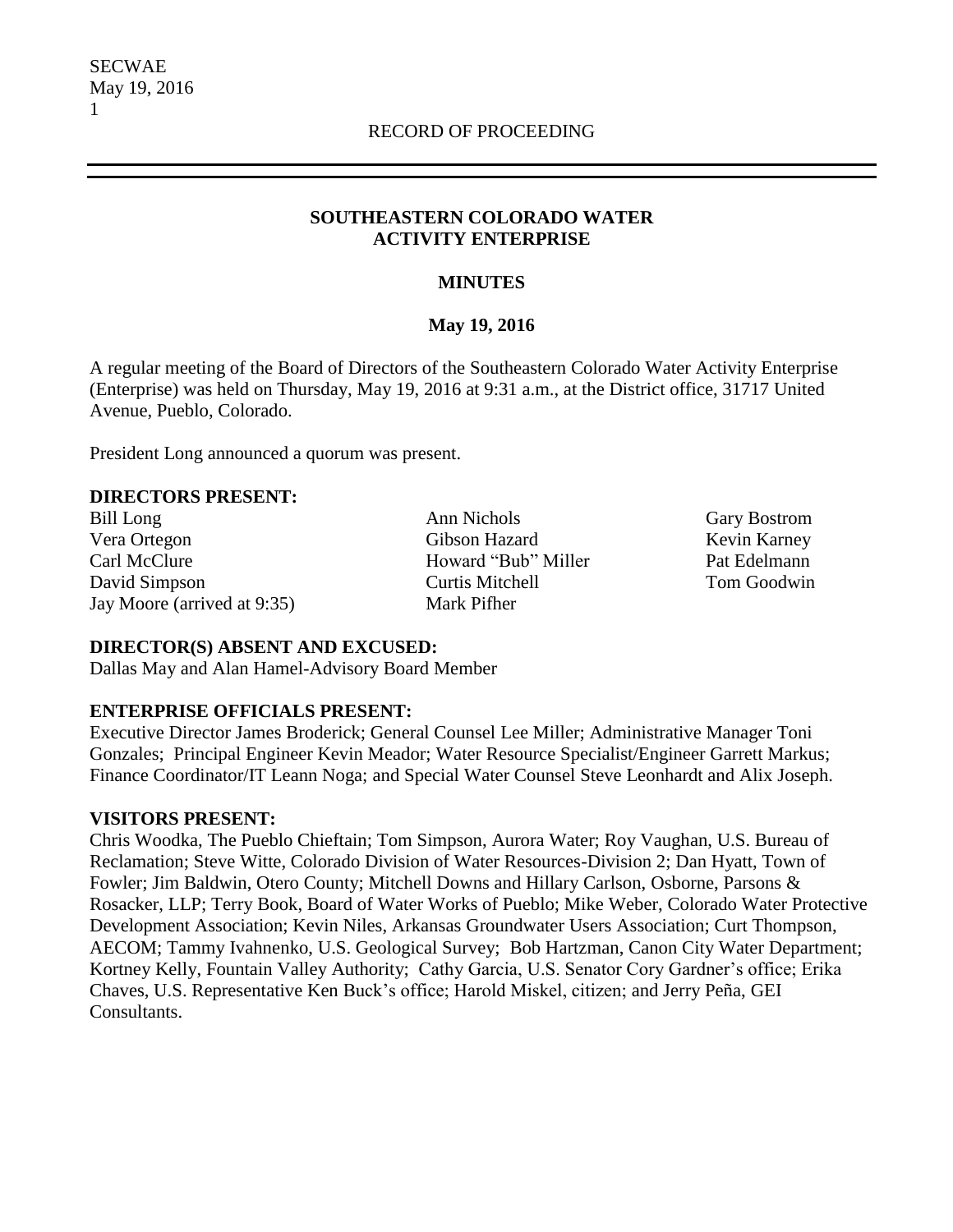### **APPROVAL OF MINUTES:**

President Long said the minutes of the April 21, 2016 Board meeting were posted to the Board website for review, and asked if there were any corrections or additions. Hearing none, Mr. Howard "Bub" Miller moved, seconded by Mr. Goodwin, to approve the minutes. Motion unanimously carried.

## **FINANCE COMMITTEE REPORT:**

Treasure Nichols reported the financial statements for April were posted to the Board website for review. Ms. Nichols moved, seconded by Mr. Karney, for acceptance of the April financial statements and payment of the May 2016 bills. Motion unanimously carried.

### **CONSENT ITEMS:**

None

## **PRESENTATIONS:**

#### FEDERAL LEGISLATION

Mr. Broderick reviewed the District's proposed amendatory language, which was introduced on March 2, 2016 by Senator Gardner as S. 2616, is set forth in Attachment A. It does five things, as follows:

1. Clarifies and confirms that Reclamation can, and is directed to, use miscellaneous revenues to pay for costs incurred during construction without those revenues having to be appropriated by Congress. This confirms the agreement reached in the recent negotiation of the Master Contract.

2. Authorizes and directs Reclamation to pay to the District, without appropriation, the miscellaneous revenues which it collects to the extent needed by the District to repay the money which it borrows to provide non-federal financing for a portion of the cost of constructing the AVC. This revision is needed since P.L. 111-11 assumed that the cost of the AVC would be financed entirely with federal appropriations with no funds contributed by the District during construction. Thus, P.L. 111-11 does not make miscellaneous revenues available to the District to repay a loan from the Colorado Water Conservation Board.

3. Provides that miscellaneous revenues will still be used to repay, with interest, 35 percent of the federal appropriations for the project.

4. Directs Reclamation to enter into one or more agreements with the District that specify the distribution of miscellaneous revenues, in amount and timing, as among the three foregoing uses of those revenues

5. Confirms that all miscellaneous revenues will be credited against the costs of the Ruedi Dam and Reservoir, the Fountain Valley Pipeline, and the South Outlet Works at Pueblo Dam and Reservoir, plus interest, until those costs are fully repaid. This ensures that the current effect of P.L. 111-11 on the repayment of these three projects is still realized, with miscellaneous revenues not available for the AVC until those projects are paid off.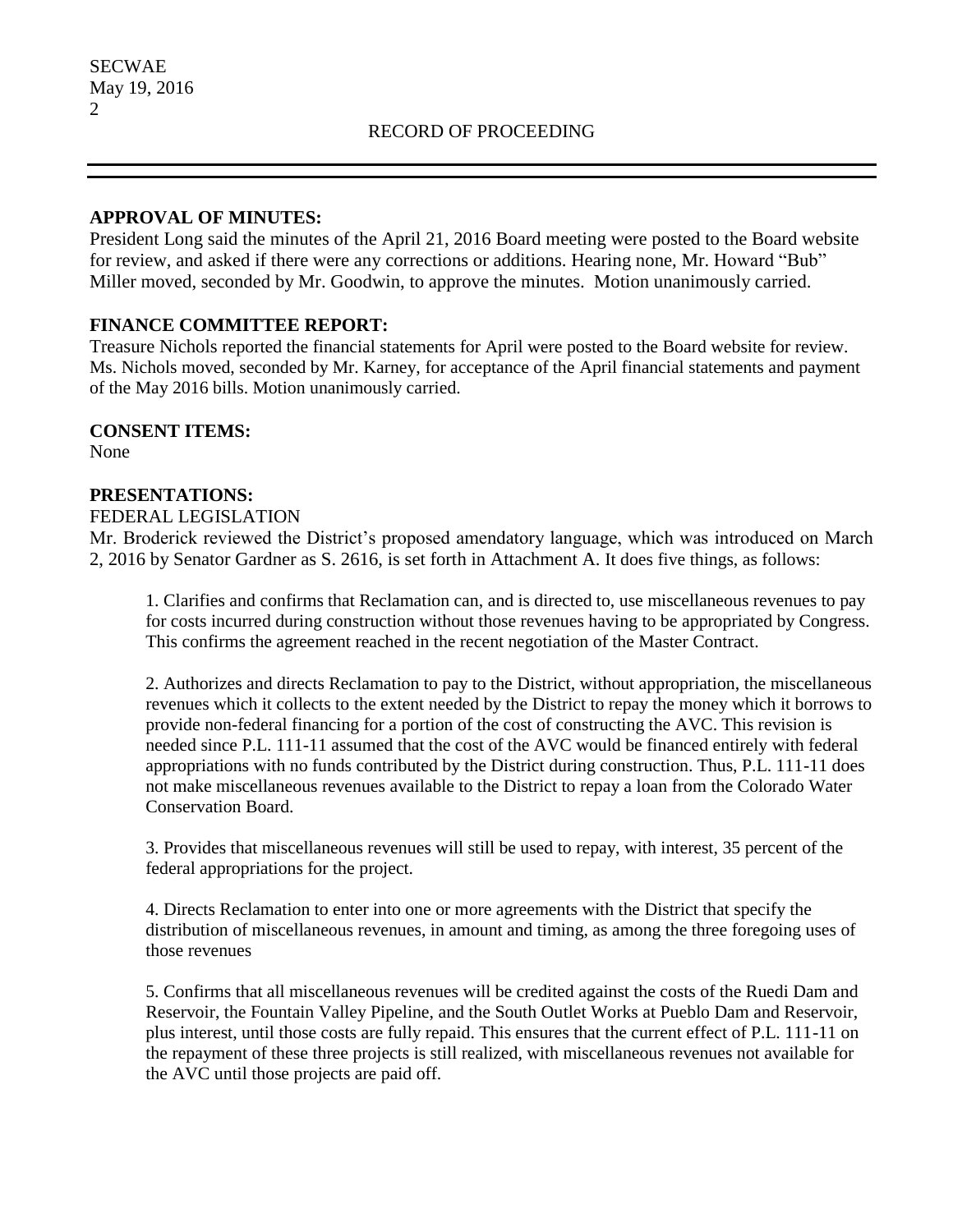# RECORD OF PROCEEDING

President Long testified on May 17, 2016 in support of S. 2616 in Washington, D.C. in front of the Senate Water and Power Subcommittee.

President Long convened the District Board meeting to order at 9:53 a.m. to be held in conjunction with the Enterprise Board meeting to present the 2015 Annual Audit presentation.

## 2015 ANNUAL AUDIT

Mitchell Downs, from Osborne, Parsons & Rosacker, LLP., who represents the firm that conducted the 2015 audit read the Independent Auditor's Report. Treasurer Nichols recognized the work of Leann Noga and the staff with assisting the auditors with the audit process.

## FRYINGPAN-ARKANSAS PROJECT WATER AND RETURN FLOW ALLOCATION

Garrett Markus presented a PowerPoint presentation titled, *Fryingpan-Arkansas Project Water 2016 Project Water & Project Water Return Flow Allocation,* reviewing the following:

- Fry-Ark Snowpack (Individual Sites, Average Compared to Last 7 Years, and Associated Fry-Ark imports)
- Fry-Ark Allocation May 1, Forecast
- Municipal Allocation
- West of Pueblo Allocation
- Pueblo Allocation
- Individual Entities Allocation
- East of Pueblo Allocation
- Agricultural Allocation
- Fort Lyon First Right of Refusal Pilot Project Allocation

# **ACTION ITEMS:**

# ACCEPTANCE OF 2015 ANNUAL AUDIT

Treasurer Nichols moved, seconded by Dr. Moore, the audit of the 2015 finance statements of the Enterprise be approved as presented. Motion unanimously carried.

# APPROVAL OF 2015 FINANCIAL STATEMENTS

Treasurer Nichols moved, seconded by Mr. Pifher, that the 2015 finance statements of the Enterprise be approved as audited. Motion unanimously carried.

President Long recessed the District Board meeting at 10:02 a.m.

# FRYINGPAN-ARKANSAS PROJECT WATER AND RETURN FLOW ALLOCATION

Mr. Markus reported Reclamation has forecasted 65,000 acre-feet (AF) of imports based on the snowpack of May 1, 2016, which will net 52,495 AF for allocation. There is 831 AF of Project water that would be left unallocated, as a result of reducing the Town of Fowler's request to their authorized allocation of 169 AF. The recommended municipal allocation is 6,556 AF of Project water with 1,885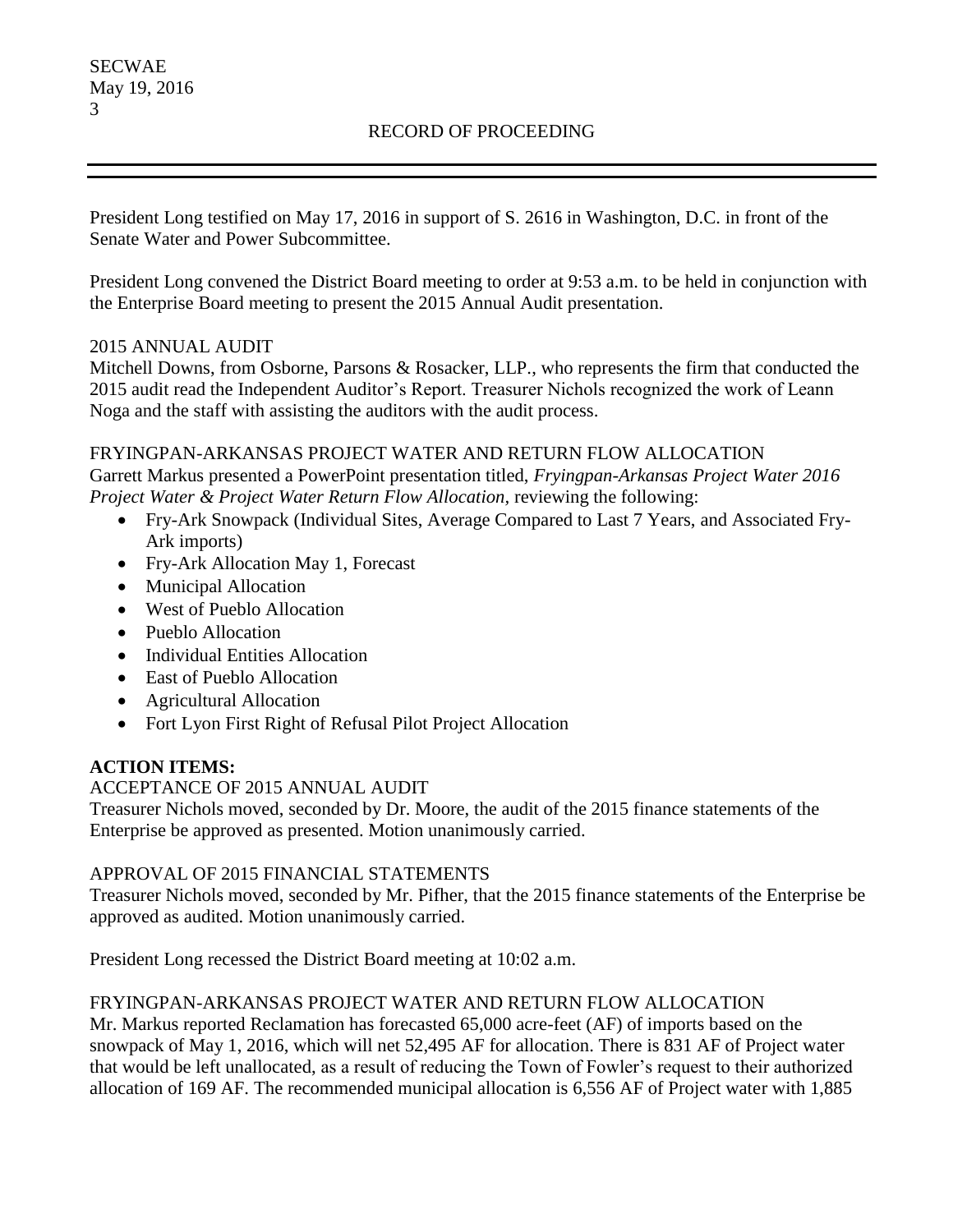AF of NPANIW to total 8,441 AF for municipal. The agricultural allocation calculates to be 43,223 AF of Project water producing 15,242 AF of Return Flows.

Mr. McClure moved, seconded by Mr. Howard 'Bub" Miller, the Board allocate 52,495 AF of Project water based on Reclamation's May 1, 2016 forecast and 15,424 AF of Return Flows. Project water allocations would be available initially at eighty percent (80%) of the allocated amount available to municipal and agricultural entities following payment of 100 percent (100%) of the allocation. The remaining twenty percent (20%) would be made available when the District is confident that imports will meet Project water obligations. If any portion of the twenty percent (20%) of allocated Project water is not available to the entities at that time, that portion of their Project water payments will be refunded. Motion unanimously carried.

Mr. Broderick referenced the model Mr. Markus created, that assists in accurate numbers when changes occur.

President Long and Mr. Broderick said that a policy will need to be established to address storage space capacity.

ROY (CASE NO. 06CW120): APPROVAL OF STIPULATION WITH USA Steve Leonhardt reported the Enterprise Board authorized legal counsel to join with the other coapplicants (the Board of Water Works of Pueblo and the Cities of Colorado Springs, Aurora, and Fountain) to file the application in this case in late 2006, and approved stipulations with several parties, most recently with Colorado Division of Parks and Wildlife in April 2016.

The applicants (also known as the ROY participants) are parties to the 2004 six-party IGA with the City of Pueblo, which provides for the ROY participants to forego certain diversions to maintain specified flow levels on the Arkansas River through Pueblo. They can then recover the foregone yield through downstream storage, followed by exchanges to upstream storage (mainly Pueblo Reservoir) when the flows are sufficient. The application seeks appropriative rights of exchange of Foregone Diversions (within the meaning of the six-party IGA) through the reach of the Arkansas River from its confluence with Timpas Creek, in Otero County, upstream to Pueblo Reservoir. The case is set for a five-day trial beginning September 26, 2016.

The co-applicants filed a revised proposed decree and engineering report with their expert witness disclosures on January 26, 2016. The January 26, 2016 proposed decree includes the revisions special water counsel negotiated and agreed to with the attorney for the USA. The main substantive change from the March 14, 2014 proposed decree (agreed to by the co-applicants and other parties in several previously approved stipulations) is to add subparagraph 15.5, a 100 c.f.s. flow requirement below Pueblo Dam. The USA requested this condition, which is consistent with the co-applicants' previous commitments in their 2004 IGA with the City of Pueblo, and in several storage contracts with Reclamation. The January 26, 2016 proposed decree contains appropriate terms and conditions on the